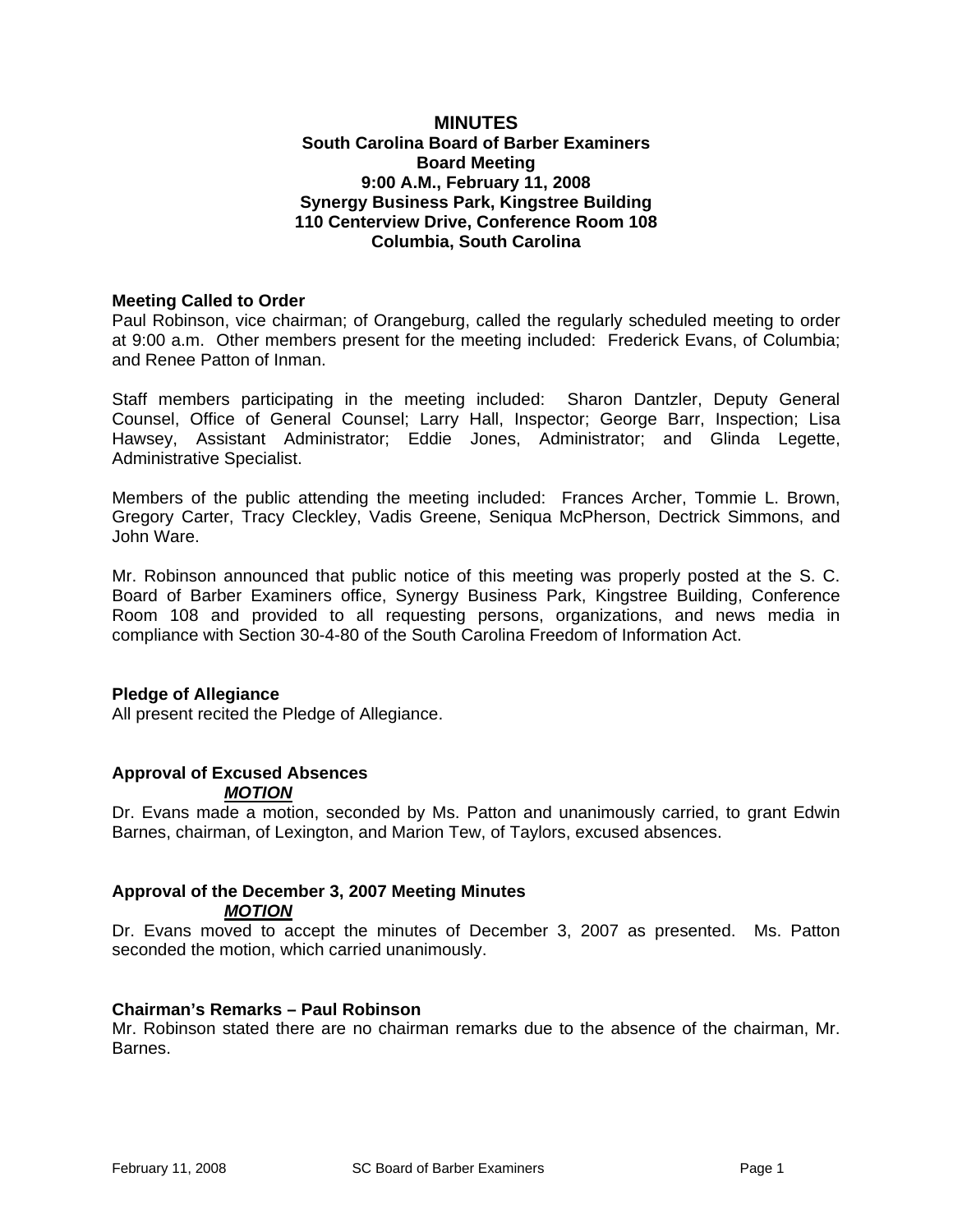#### **Administrator's Remarks, For Information – Eddie Jones**

Mr. Jones briefed the Board members regarding the Statement of Economic Interest Forms. He also stated the Board members were given their travel statements indicating the expenses each incurred last year.

Mr. Jones stated he would like to inform them of some dates which PCS has given pertaining to training. He further stated examiners training would take place on June 7 & 8, 2008 from 9:00 a.m. to 5:00 p.m. on both days and school overview training will take place on June 9 from 1:00 p.m. to 5:00 p.m. He went on to say the location for these events has not yet been given; however, he will let them know of the location at a later date.

#### *Advisory Opinions, If Needed, Office of General Counsel*

*Legislative Update, If Needed, Legislative Liaison Office*  There were no advisory opinions or legislative update given during this meeting.

# *Inspection Report*

George Barr briefed the Board on the inspection report.

#### *Approval of DRC Report*

Larry Hall stated he would answer any questions pertaining to the DRC report. No questions were raised by the Board.

#### **Unfinished Business**

- 1. Approval of Application for Examination and Licensure
	- *a. Vadis V. Green*

Mr. Greene stated he was supposed to appear at the December 3, 2007 meeting, but was involved in an automobile wreck and could not attend the meeting. He was rescheduled for today's meeting by request from his instructor, Mr. Kalim Al-Wajid. Mr. Greene stated his instructor could not attend due to the short notice. His application for the examination was sent to the Board for approval due to a criminal background report.

Mr. Robinson suggested the Board discuss this matter in executive session.

#### **New Business**

#### 1. Approval of Third Student Permit

*a. Gregory E. Carter* 

On January 16, 2008 the Board received a request for the Board's approval of a third student permit from Gregory E. Carter. Mr. Carter was notified by letter dated January 17, 2008 that the Board would discuss his request during this meeting and that he should be present to answer questions from the Board members

Mr. Carter stated he has 770 hours of training. He was attending Harley's Beauty and Barber Career Institute, but had to withdraw due to obtain a more flexible schedule for his job. He then began training under Zenobia Gibson in November 2007. He went on to say Ms. Gibson called him on January 2 to inform him that she decided to discontinue her OJT program. He stated he wishes to continue his training at Bamm's, which is a barber school.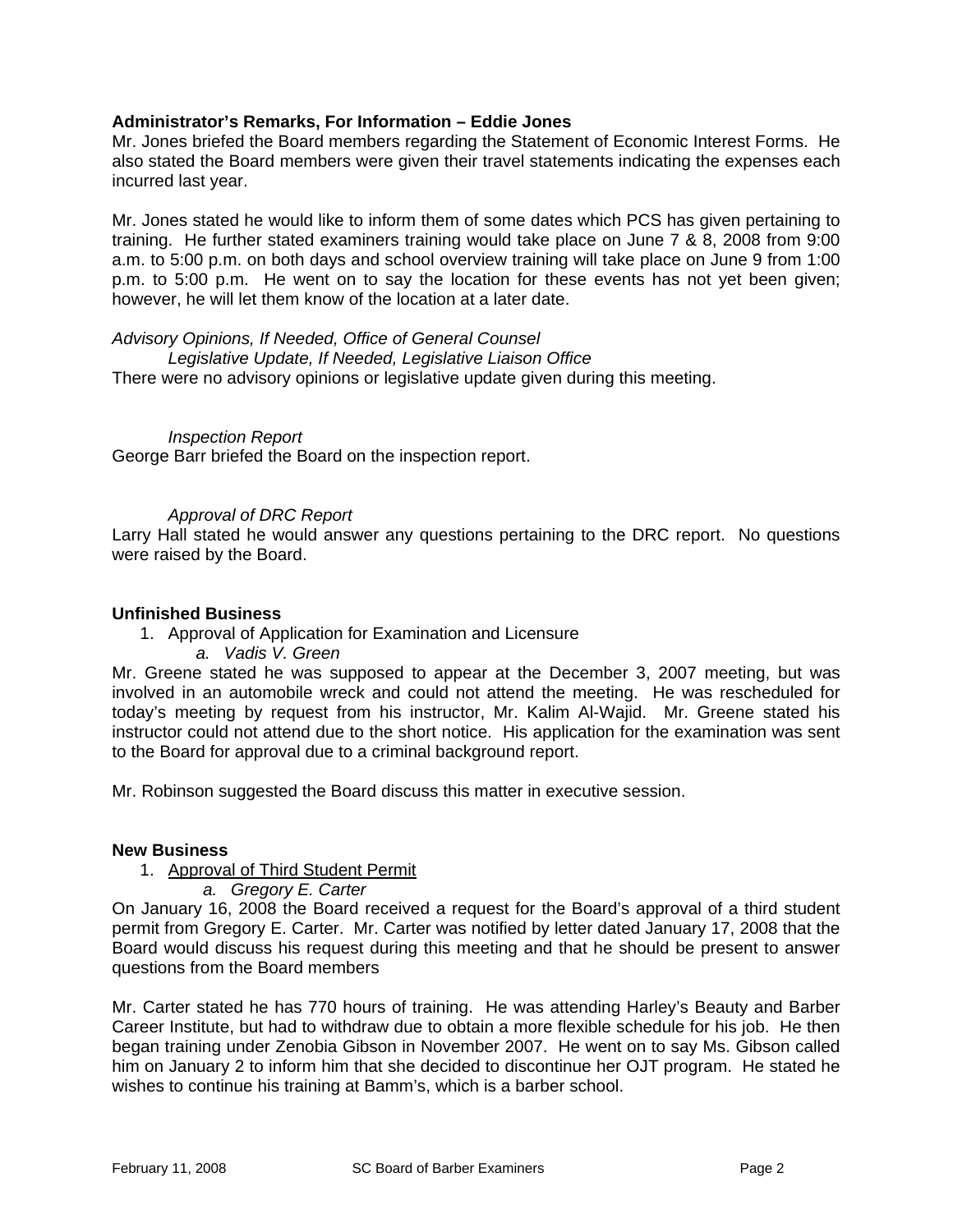#### **MOTION**

Mr. Patton moved to grant Mr. Carter a third student permit. Dr. Evans seconded the motion, which carried unanimously.

#### *b. Tracy Y. Cleckley*

On November 3, 2007 the Board received a letter from Tracy Y. Cleckley seeking the Board's approval for a third student permit. Ms. Cleckley was notified by letter dated January 7, 2008 that the Board would discuss her request during this meeting and that she should be present to answer questions from the Board members.

Ms. Cleckley stated she began training at Harley's Barber College in July 2005; however, the program was too expensive. In October 2005, she transferred to Contemporary Hair Institute. She stated she had a little over 200 hours from Harley's Barber College and transferred until her job changed, which required her to travel and had to withdraw from school at that time. She now works in a different department and is no longer required to travel. She is now able to complete barber school. She went on to say she believes she has a total of 1,000 hours between the two schools and would like to complete her training at Contemporary Hair Institute in Columbia.

#### *MOTION*

Dr. Evans moved Ms. Cleckley be granted a third student permit. Ms. Patton seconded the motion, which carried unanimously.

#### *c. Terron Dizzley*

On February 7, 2008 the Board received a request from Terron Dizzley seeking the Board's approval for a third student permit. Mr. Dizzley was notified by letter dated February 7, 2008 that the Board would discuss his request during this meeting and that he should be present to answer questions from the Board members.

The Board took no action on this matter as Mr. Dizzley did not appear during this meeting.

# *d. Exzavia Giles*

On December 19, 2007 the Board received a request from Exzavia Giles seeking the Board's approval for a third student permit. Mr. Giles was notified by letter dated January 7, 2008 that the Board would discuss his request during this meeting and that he should be present to answer questions from the Board members.

The Board took no action on this matter as Mr. Giles did not appear during this meeting.

#### *e. Dectrick Simmons*

On November 3, 2007 the Board received a request from Dectrick Simmons seeking the Board's approval for a third student permit. Mr. Simmons was notified by letter dated January 7, 2008 that the Board would discuss his request during this meeting and that he should be present to answer questions from the Board members.

Mr. Simmons stated he was unable to attend school as he did not have transportation between his job and school. He further stated he now has transportation to attend school. His first and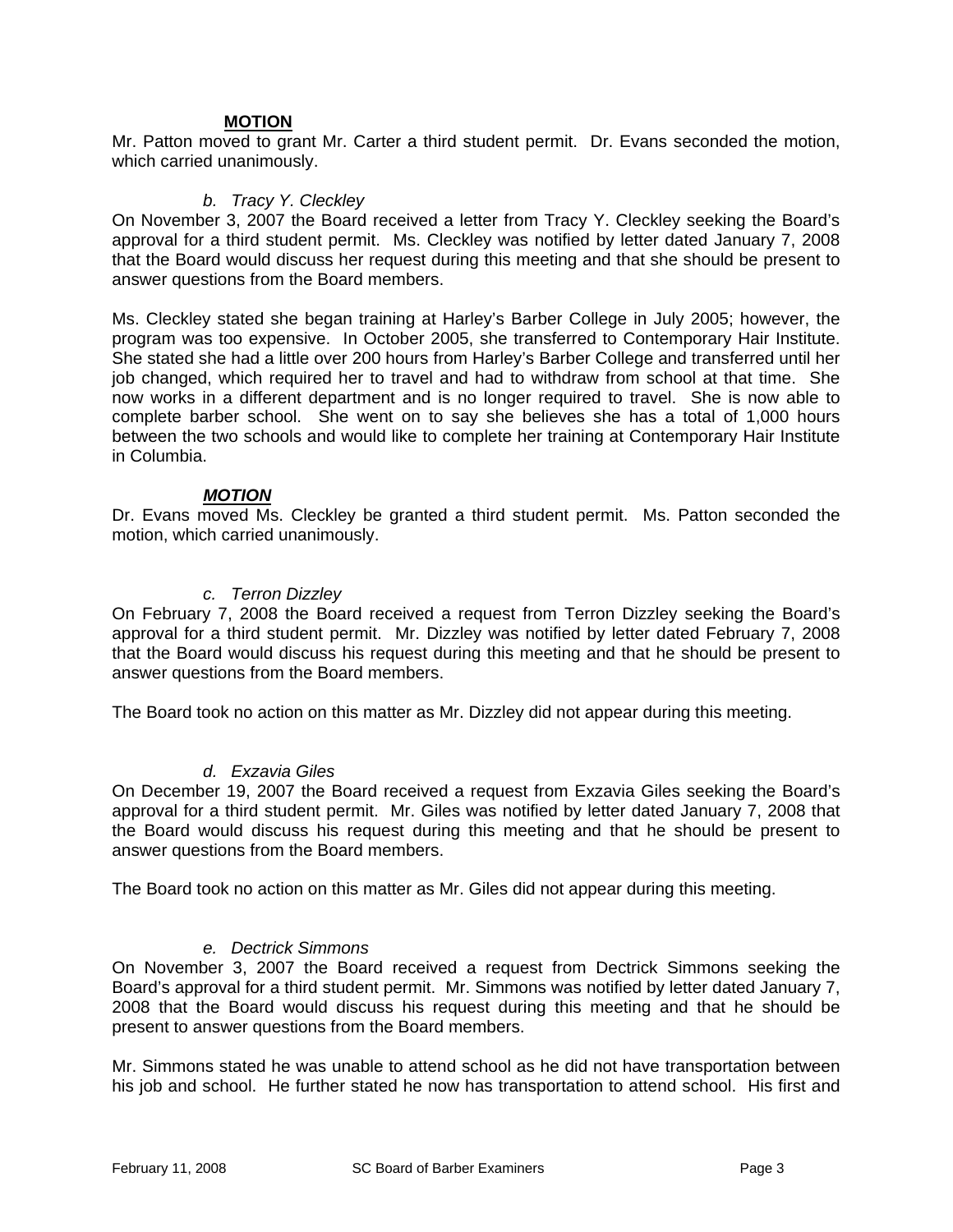second permits were with Contemporary Hair Institution. He stated he would like the third permit to be there as well. He stated he has earned approximately 1,300 hours.

#### **MOTION**

Ms Patton moved to grant Mr. Simmons a third student permit. Dr. Evans seconded the motion, which carried unanimously.

#### 2. Approval of Application for Examination and Licensure

*a. Tommie L.. Brown* 

The Board received a registered apprentice examination application from Professional Credential Service (PCS) for Mr. Tommie Brown, which had a SLED report attached indicating misdemeanors and felonies, most of which pertain to illegal drug possession. Staff notified Mr. Brown in a letter dated January 7, 2008 that the Board would be reviewing his application during this meeting and that he should be present to answer any questions the members may have in regard to his application and SLED report.

Mr. Brown stated he graduated from Denmark Technical College. He stated he has been on probation for three months and is currently enrolled in alcohol and drug classes to obtain assistance with his dependency problems. He stated he has five classes left. He stated he has a job ready for him at Royalty Barber Shop at Columbia Mall. He stated he is on probation for two years which began October 15, 2007. Mr. Brown agreed with Mr. Robinson that he would come off of probation October 15, 2009 if there are no other violations.

Dr. Evans asked if all of the charges listed were surrounded by one incident. Mr. Brown stated there were 10 charges relating to one incident. He further stated he began his classes on November 15, 2007 and that he is no longer using drugs*.*

# **MOTION**

Dr. Evans moved that Mr. Brown be granted to take the examination, that upon successful passage of the exam he receive a license, which will be placed on probation to run concurrent with his prescribed probation, and that he comply with the following stipulations: he must submit a SLED report to the Board at his expense each year while on probation and that he submit a letter from the place where he has completed the alcohol and drug classes indicating he has successfully completed those classes. Ms. Patton seconded the motion, which carried unanimously.

# 3. Approval of School Application

#### *a. J & J Barber Academy*

On January 30, 2008 the Board received a barber school application from J & J Barber Academy. Staff notified Seniqua X. McPherson, the school owner, by letter dated January 31, 2008 that the Board would review the application during this meeting and invited her to attend the meeting to answer questions from the Board members.

Seniqua McPherson and John Ware met with the Board to discuss opening a new barber school, J & J Barber Academy in Greenville, S.C. Ms. McPherson stated John Ware would be the instructor. She further stated she has 13 chairs and one instructor.